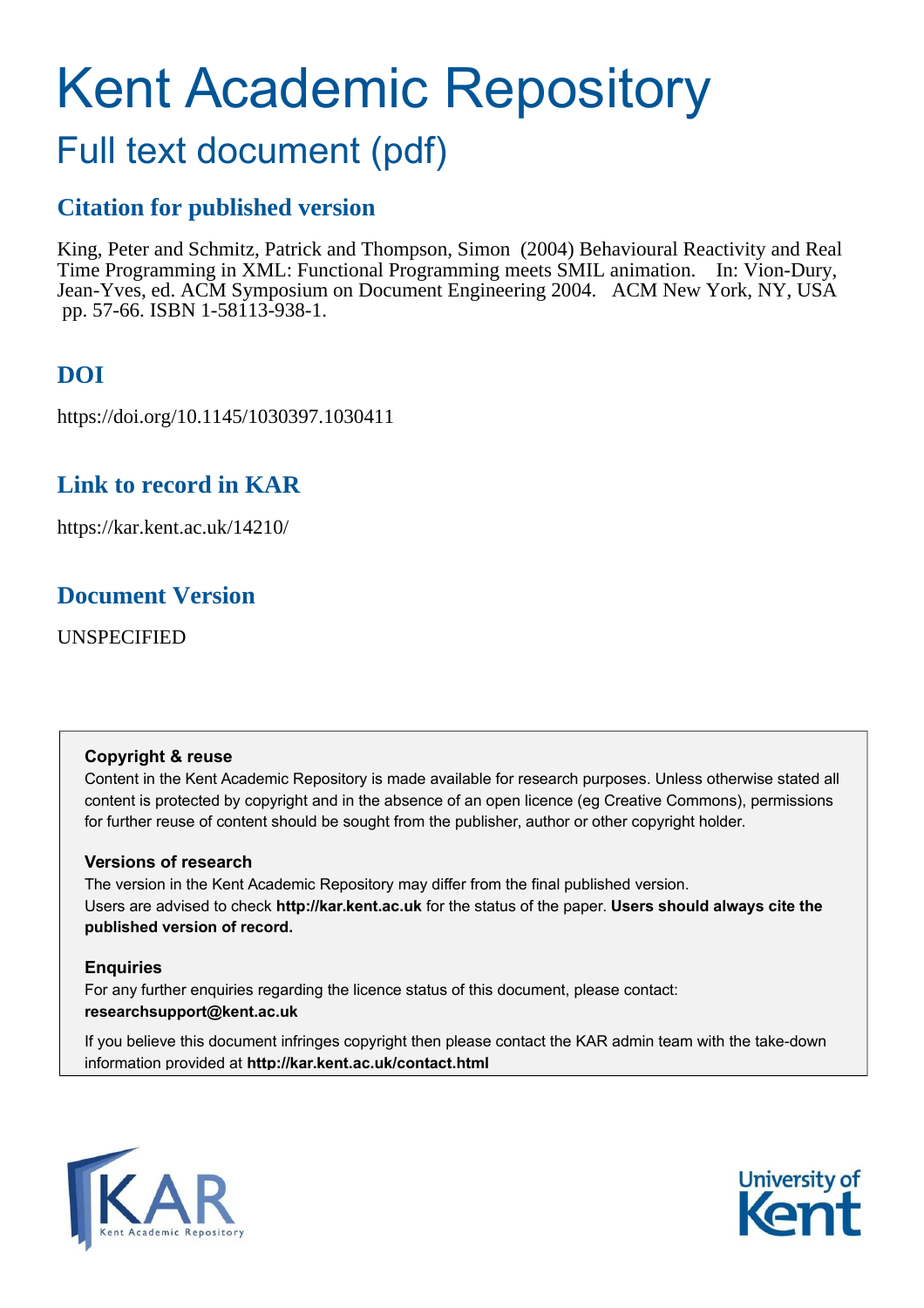# **Behavioral Reactivity and Real Time Programming in XML**

## **Functional Programming meets SMIL Animation**

Peter King

Department of Computer Science University of Manitoba Winnipeg, MB, Canada

Patrick Schmitz

Ludicrum Enterprises San Francisco, CA, USA cogit@ludicrum.org

Simon Thompson Computing Laboratory University of Kent Canterbury, Kent, UK

S.J.Thompson@kent.ac.uk

prking@cs.UManitoba.ca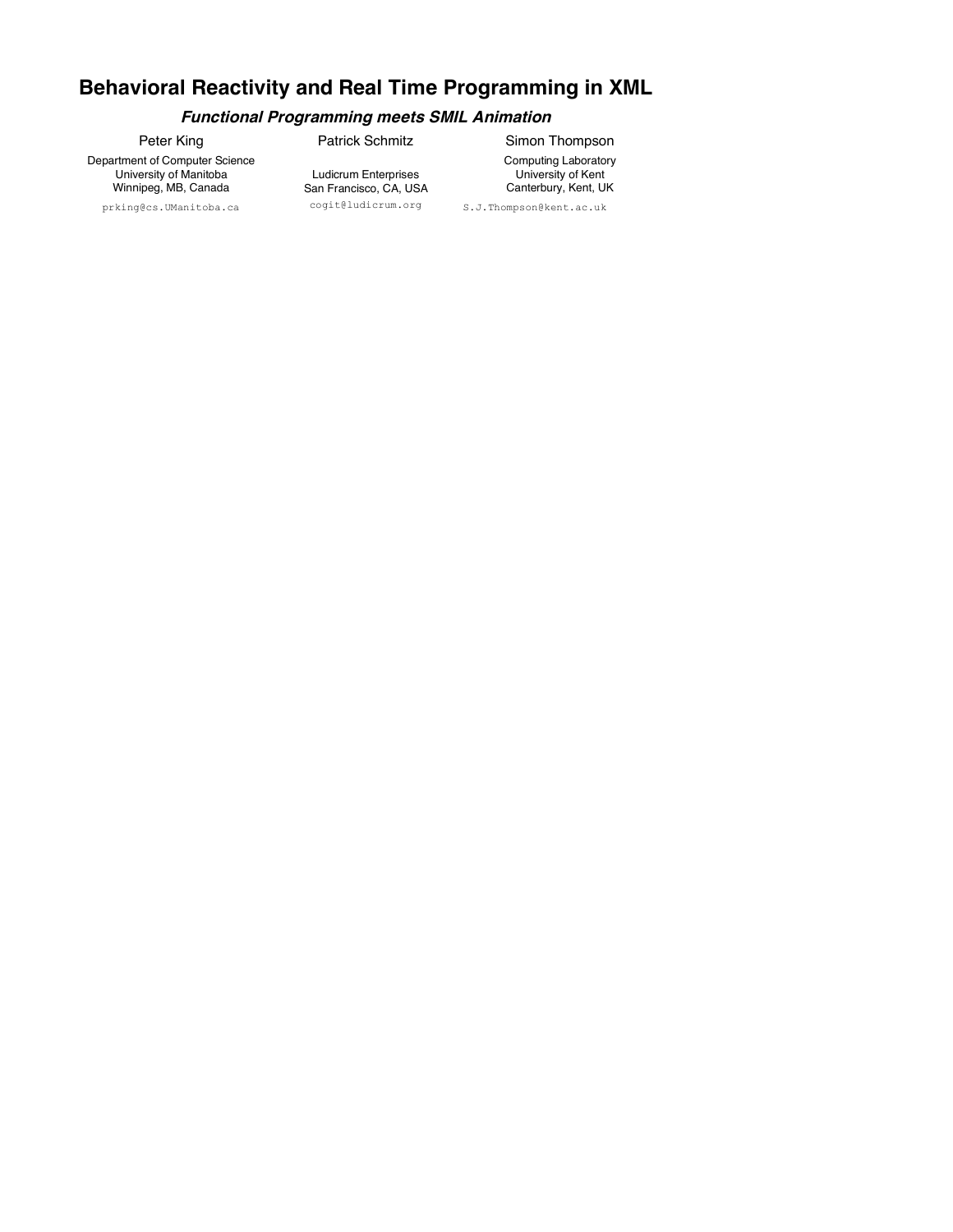#### **ABSTRACT**

XML and its associated languages are emerging as powerful authoring tools for multimedia and hypermedia web content. Furthermore, intelligent presentation generation engines have begun to appear, as have models and platforms for adaptive presentations. However, XML-based models are limited by their lack of expressiveness in presentation and animation. As a result, authors of dynamic, adaptive web content must often use considerable amounts of script or code. The use of such script or code has two serious drawbacks. First, such code undermines the declarative description possible in the original presentation language, and second, the scripting/coding approach does not readily lend itself to authoring by non-programmers. In this paper we describe a set of XML language extensions, inspired by features from the functional programming world, which are designed to widen the class of reactive systems which could be described in languages such as SMIL. The features which we discuss extend the power of declarative modeling for the web by allowing the introduction of web media items which may dynamically react to continuously varying inputs, both in a continuous way and by triggering discrete, user-defined, events. The two extensions described herein are discussed in the context of SMIL Animation and SVG, but could be applied to many XML-based languages.

#### **Categories and Subject Descriptors**

H.5.1 [**Information Interfaces and Presentation**]: Multimedia Information Systems – *Animations*, I.3.6 [**Computer Graphics**]: Methodology and Techniques – *languages, standards.*

#### **General Terms**

Design, Standardization, Languages, Theory, Verification.

#### **Keywords**

Animation, declarative, continuous, events, functional programming, expressions, modeling, behaviors, SMIL, SVG, time, XML, DOM.

#### **1. INTRODUCTION**

Web authors are turning more to W3C language standards as powerful yet simple to use authoring tools. These languages are declarative, providing a domain-level description of both content and presentation. However, when authors need additional capabilities not provided in the language, they are forced to work in an imperative scripting or programming language, such as ECMAScript [6] or Java. Since most content authors are not

programmers, this use of script is often awkward. Moreover, modern presentation generation systems, such as  $[18]$ , rely on the

structure and semantics of declarative languages, and often cannot easily integrate imperative content extensions. Similarly, the use of script or code is problematic in data-driven content models based upon XML and associated tools.

Permission to make digital or hard copies of all or part of this work for personal or classroom use is granted without fee provided that copies are not made or distributed for profit or commercial advantage and that copies bear this notice and the full citation on the first page. To copy otherwise, or republish, to post on servers or to redistribute to lists, requires prior specific permission and/or a fee. *Conference '00*, Month 1-2, 2000, City, State.

Copyright 2000 ACM 1-58113-000-0/00/0000…\$5.00

In this paper we will motivate and describe a set of XML  $[9]$ language extensions that will enhance these language standards. The extensions capture certain run-time dynamic behavior in the XML declarative dictum, and make provision for presentation dynamism in response to continuously-varying (or 'fluid') user input. Thus the behavior of the artifact being specified may change in response to some other behavior. Such dynamic behavior change occurs in two related forms. The first form may be termed *event-based*, and consists of a discrete presentation state change occurring when a particular property becomes true. For example, one might switch audio sources when the signal strength of one has become less than the strength of the other, or one might notify an investor when a stock value has reached a certain level. The second class of application, termed *continuous dependence,* permits fluid output to change in a continuous fashion in response to a dynamic input. To give two simple examples, the position of an image may track the mouse position, or a continuous meter or slider may follow the volume of an audio signal. In general terms, in this type of application, the output behavior is a continuous function of some other dynamic behavior While it would be possible for an XML user to achieve the effects just described by making use of, say, ECMAScript, our intent is to integrate these added capabilities into the existing XML languages. In this way authors may make use of these features while remaining within the familiar XML programming style. In order to provide this added functionality, we propose two extensions, both inspired by constructions to be found in declarative, functional programming languages, namely:

- attribute values defined as dynamically evaluated expressions,
- custom (or 'author defined') events based on predicate expressions.

The paper outlines these proposed extensions and discusses how they may be integrated into existing XML based languages and implementations. We have chosen to illustrate the effect of these extensions by examples based on SMIL animation, XHTML and SVG graphics, but the extensions could be applied to other XMLbased languages.

The remainder of the paper is organized as follows. Section 2 contrasts the paradigms of declarative authoring and functional programming. Section 3 discusses in more detail the sort of reactive dynamism we have in mind, and contrasts our notions with more traditional event driven reactivity. We support the discussion with a number of use-case scenarios. Sections 4.5 and 6 detail the extensions to XML which we are proposing in order to support this new notion of behavior-driven reactivity. Section 7 discusses our implementation experience and describes approaches towards both a prototype and a production-level implementation. Section 8 presents a number of case studies that illustrate our extensions and their utility to authors in extending the declarative authoring paradigm. Section 9 presents our ideas for future work in the direction of adding functional features to XML languages, and concludes.

#### **2. DECLARATIVE AUTHORING AND PROGRAMMING**

In this section we will review both the W3C XML-based and the functional language-based approaches to authoring, and we will

Simon Thompson 3/8/04 8:56 PM Simon Thompson 3/8/04 9:04 PM **Deleted:** [5] **Deleted:** [11

Simon Thompson 3/8/04 8:59 PM **Deleted:** [8]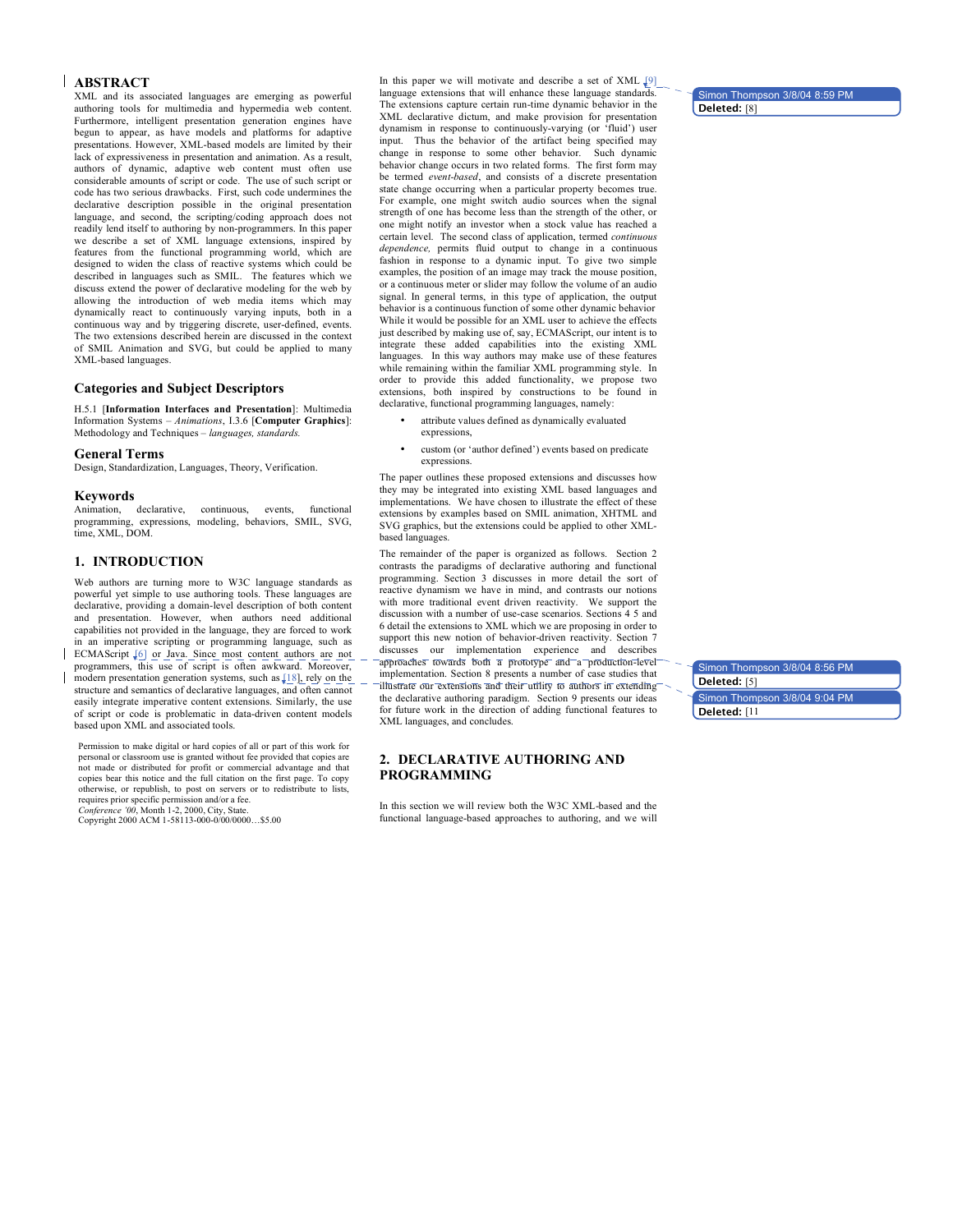then outline in general terms what we feel the former can gain from the latter.

#### **2.1 Authoring in W3C language standards**

Many W3C language standards promote a *declarative* approach to defining complex document manipulations. These languages include standards for XML document transformation [23], styling and presentation  $[6, 10]$  as well as languages to describe complex multimedia elements such as 2D graphics [15], and timing, synchronization and animation  $[18]$ . A declarative language permits the author to create a high-level description that explains *what* is to happen rather than *how* the effect is to be achieved.

This low-level realisation is the responsibility of the platform in which the artifact is rendered.

 In the XML paradigm, the high-level description is a structure or *element* containing sub-elements and values of various parameters (or *attributes*). Consider a simple example written in SVG and SMIL Animation:

<circle cx="20" cy="20" r="100" fill="red"> <animateMotion dur="5s" from="0,0" to="50,50"/> </circle>

This fragment defines a red circle and a motion animation, moving the circle down and right over the course of 5 seconds. The circle is described by a circle element with values for various key attributes: its position, radius and colour; a component element describes how the element is animated.

The SMIL 2.0 Animation module provides a small *domainspecific language* (DSL) for describing the animation of properties in a document. The language contains certain primitive constructs (elements) for functions such as changing a property over time or moving a target object along a path, and provides a model for composing multiple animations on a given property. Details of the animation (such as the duration and the property values to interpolate) are specified as attribute values (dur, from and to in the example). The DSL approach has the advantage over the use of script or code that document semantics are machine independent while at the same time machine understandable. Thus, documents can be interchanged among authoring tools and rendered consistently across a range of presentation implementations.

The XHTML+SMIL integration [22] has provided additional experience with animation and adaptation, especially with the flow layout model provided in HTML/CSS. Because the size and position of elements can often be determined only at presentation time (and can vary depending on user preferences), it is often impossible to specify associated values for animation at authoring time. A more flexible definition of animation values is needed; with current technology this dynamic animation can only be achieved using script- or code-based extensions.

SVG integrated and extended SMIL Animation to support dynamism for vector graphics. While this was an important early integration, the model was intentionally simple, and as a result, many animations can be described only with the use of script.

#### **2.2 Authoring in a programming language**

An alternative approach to multimedia authoring consists in making use of a programming language [1,2]. Of its nature, a general purpose programming language provides the author with sufficient power to implement virtually anything, but the costs of complexity, lack of portability, and the overhead associated with the implementation of such a language are such that it is by no

means clear that use of a programming language is a preferable approach to authoring. Moreover, multimedia authors and designers are generally not programmers. Nevertheless, functional programming languages like Haskell [19] have been shown to provide a suitable substrate for embedding DSLs of various kinds [12], including the Fran [7] system, and the more recent Yampa system [4] for Functional Reactive Programming and Animation. These models provide a powerful and flexible programming environment, but require a level of sophistication well beyond the authoring model of SMIL. Moreover, it is well nigh impossible to integrate programmed models into current authoring tools.

Other approaches to multimedia description can be found in [14] and a comprehensive overview of timing issues in multimedia and computer graphics is given in [16], which*, inter alia* discusses the tension between authoring and programming in the Tbag model.

#### **2.3 Functional Programming**

Before continuing the discussion of authoring we give a brief overview of functional programming, since this inspires the extensions we propose below. Functional programming embodies a declarative approach to programming, and so extends the declarative authoring model of the XML-based languages.

A functional program consists of a number of definitions. A program is executed by *evaluation*: an *expression*, built up using the definitions from the program together with built in functions and values, is evaluated to give its result. Given the definitions (using the syntax of the Haskell [19] language)

width =  $42;$  height =  $27$ 

perimeter x y = x\*2 + y\*2

#### evaluation of the expression

perimeter width height

gives the result 138. Evaluation proceeds by expanding out definitions and applying primitive operations; the evaluation can be written step by step thus:

perimeter width height

- = perimeter 42 27
- $= 42*2 + 27*2$
- $= 84 + 54$
- $= 138$

Thus, in a pure functional language such as Haskell evaluation is without side-effects: at each stage equals are replaced by equals. An expression simply stands for its value. For example, the expression perimeter width height describes the perimeter of a rectangle with height 27 units and width 42. Thus, expressions are *declarative*. (It is important to realise that in most imperative languages, evaluation of expressions can and usually does change the state of the underlying system; in other words evaluation has *side effects*: this is not the case here).

Such functional languages can form an effective basis for multimedia authoring, as discussed in [2]. In particular, Fran [7] and Yampa [4] are two Haskell-based programming systems in which reactive multimedia artifacts may be created using the concepts of Functional Reactive Programming (FRP) [21].

#### **2.4 When the DSL is not enough**

The declarative DSL approach to multimedia authoring provides a number of benefits. A user is presented with a clear model of what can and cannot be achieved. SMIL animation, for example, allows movement along spline paths, but does not allow the motion to be

| Simon Thompson 3/8/04 9:07 PM |
|-------------------------------|
| Deleted: [15                  |
| Simon Thompson 3/8/04 9:03 PM |
| Deleted: [10                  |
| Simon Thompson 3/8/04 8:57 PM |
| Deleted: [6]                  |
| Simon Thompson 3/8/04 9:15 PM |
| Deleted: [17                  |
| Simon Thompson 3/8/04 8:55 PM |
| Deleted: [18]                 |
| Simon Thompson 3/8/04 9:02 PM |
| Deleted: [5                   |
| Simon Thompson 3/8/04 9:01 PM |
| Deleted: 9                    |
| Simon Thompson 3/8/04 9:05 PM |
| Deleted: [12                  |
| Simon Thompson 3/8/04 9:09 PM |
| Deleted: [14                  |
| Simon Thompson 3/8/04 9:04 PM |
| Deleted: [11                  |
| Simon Thompson 3/8/04 9:05 PM |
| Deleted: [13                  |

Simon Thompson 3/8/04 9:14 PM **Deleted:** [16

| Simon Thompson 3/8/04 8:57 PM |
|-------------------------------|
| Deleted: [6]                  |
| Simon Thompson 3/8/04 8:55 PM |
| Deleted: [18]                 |
| Simon Thompson 3/8/04 9:14 PM |
| Deleted: [20                  |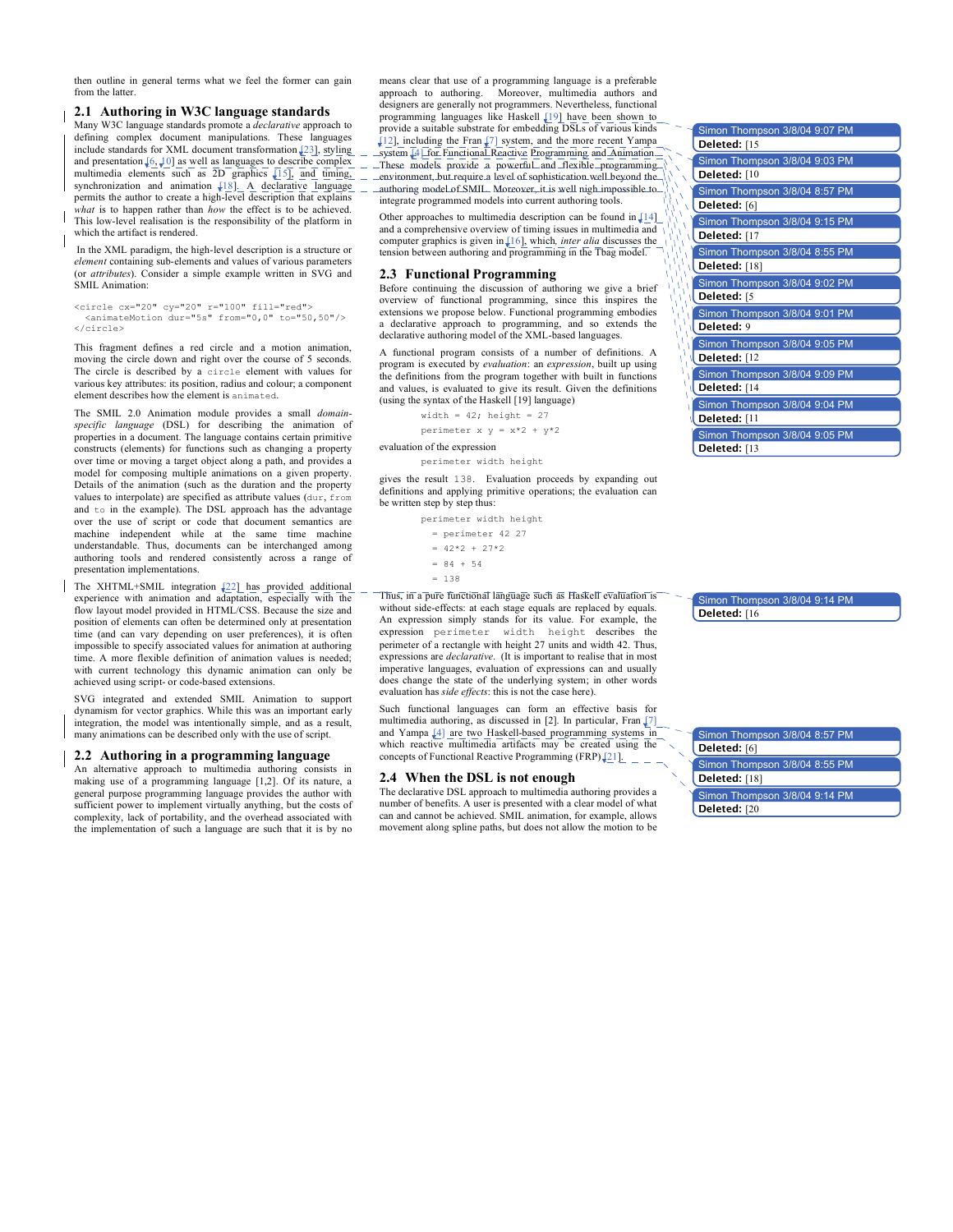determined by, say, the current mouse position. The motion is expressed in the language of the author, using terms such as *duration* and *extent*, rather than at the level of the implementation engine, which draws images in particular places at particular times.

Here's the problem, though. The language is, by its very nature, limited, and authors will want to express things that the DSL itself cannot. In the case of SMIL animation one might want to

- animate motion from the current position of the mouse to the layout position of some element
- begin an animated figure when it is scrolled into view
- switch between a pair of audio sources based on relative signal strength

An ECMAScript or Java program could be used to generate or modify SMIL content, but the code is non-trivial to write. Moreover, once one works outside the DSL all its nice properties are lost: document structure and presentation is defined by lowlevel imperative instructions from which it is difficult to reconstruct a declarative description of the intended behavior. Scripting is for programmers, whereas the DSL can be used by a much wider group of authors whose only requirement is knowledge of the domain itself. Furthermore, authoring tools can read and write ("round-trip") a DSL, and can exchange DSL documents between tools, but there is no way tools can reasonably interpret or present an animation description defined in script; authors must become programmers to be effective.

There are two approaches to tackling the DSL/scripting mismatch. The first is to *embed* the DSL in a higher-level language, as discussed in Section 2.2*.* The second approach is to *extend* the DSL is various ways, consistent with the declarative approach. This approach preserves the ability of domain authors to work in the language whilst extending its expressiveness. In this paper, we adopt the second approach. Specifically, we add two notions, *calculation*, and *event-predicates*. In the case of SMIL these extended features will support the use cases mentioned earlier in this section, as well as many others. Furthermore, these features can provide a general model for the extension of other XMLbased languages.

It is worth noting that SMIL Animation was designed specifically to support extension, and that the SVG integration itself includes extensions to support SVG-specific functionality (e.g., the <animateTransform> element). Our approach is aligned with the spirit of these standards.

#### **3. REACTIVE SYSTEMS -- EVENTS AND BEHAVIORS**

The traditional view of a reactive system models reaction to occurrences of discrete events. For example, each time the `left button press' event occurs, a certain action may take place. This view pertains to the XML language family as well; in SMIL, for example, begin and active end times can be specified to be relative to events that are raised in the document playback environment, including user events such as mouse clicks. The reactivity can be two-way, so that the system can also initiate event occurrences. SMIL makes provision for events raised by media players like a *mediaComplete event*, and events raised by the presentation engine itself such as a *repeat* event. Thus events can also be used inside a system to achieve temporal coordination between its various components.

We propose in this paper that systems should be able to react to continuous behaviors, that is, behaviors which evolve continuously in time. Such behaviors can come in many forms, including audio and video feeds, as well as information from sensors or behaviors exported by other reactive systems. We distinguish two types of reactivity which we wish our XML extensions to support, (a) dynamism in response to *dynamic events*, and (b) *continuous real-time dependence* on a continuously varying behavior. We now discuss and illustrate both of these situations in turn.

#### **3.1 Dynamic Events.**

A dynamically evolving behavior may generate a sequence of events. These events are dynamic but discrete. Some simple examples include:

- *Thresholds and turning points:* A number of useful casestudies are derived by considering turning points and threshold values in, say, a continuously varying real-valued signal.
	- o We may detect when a real-valued behavior passes a certain threshold: when a temperature exceeds 25 Celsius, for instance
	- o We may detect the turning points in a real-valued behavior: representing a stock market average; when it starts to go down, we can present an alert to the user.
	- o We may detect the turning point in a behavior derived from an external behavior. For instance, from an audio feed (an external behavior) we could derive the volume of the audio signal, which need not be an explicit part of the external behavior. We might then detect crescendi or other sorts of musical features from this derived volume information.

These case studies are further discussed in section 8, where the code for examples such as these in our extended XML is given.

- ¥ *Begin-when-viewed scenario:* Consider a long scrolling document with figures that are animated to illustrate concepts in the accompanying text. Each animation is to begin only when the particular figure is scrolled into view (either directly with scrolling UI, or indirectly via hyperlink scrolling, etc.).
- *Multiple dependence* The event in question may depend on more than one input behavior. Thus we might wish to detect when one of a pair of behaviors exceeds the other: at the point when the overall brightness of video feed A exceeds that of feed B we might wish to switch between feeds.

The final example here illustrates an important point. The event of one volume exceeding another is not a property of either of the inputs in isolation; it can only be raised in the presentation – which has access to the two inputs – and not in the systems which produce the inputs.

#### **3.2 Continuous real-time dependence.**

In this more powerful case a dynamic property *p,* say, of some item *A,* say, is a function of (depends upon) the value of a dynamic property (or values of a set of dynamic properties) of some other item(s). Thus the property  $p$  must be continuously reevaluated, and *A* redisplayed in accordance with the continuously changing *p*-values. Some simple examples include

The background colour of a webpage may be a function of say, *temperature* as measured by some sensor; the hotter the temperature the redder the background;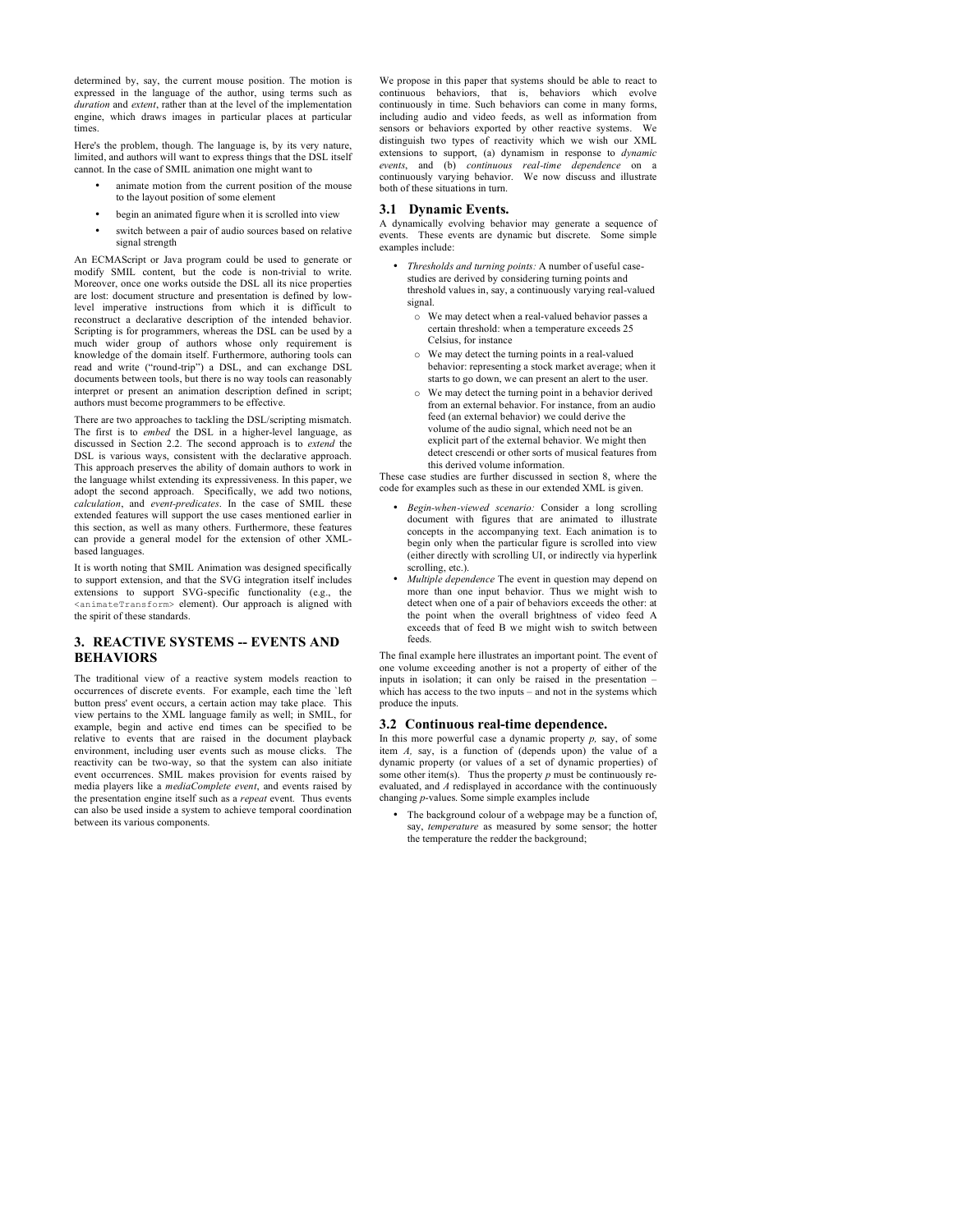- The position of an image on the screen may follow a mouse position;
- Extending the stock exchange example given earlier, in addition to the threshold events, we may also display a set of *sliders* each tracing the value of a particular stock
- Many instances arise in video games, and although games are not the primary content on the web, they are a very common application of animation tools, and serve as a measure of the expressiveness of an animation model. Consider a game-like scenario in which a projectile is fired at a moving target. Unlike the course of an arrow, which is fixed when the arrow is fired, a guided missile must track the changing course of its target in flight.
- Several other examples of real-time dependence, complete with the corresponding extended XML code, appear in section 8 of this paper.

#### **3.3 Continuously-varying values: behaviors**

These examples illustrate the usefulness of what we have termed *behavioral reactivity*. In order to extend XML to incorporate these features we need two separate classes of language extension, an *event mechanism* and the ability to *evaluate expressions.* We need an extended event mechanism in order to handle the condition within the artifact, so that the artifact may properly react to the condition which has arisen. We need the ability to evaluate expressions of various types, both in order to determine when a condition such as those we have described arises, and so that the dynamic properties of behaviors can be appropriately evaluated.

The discussion in Section 2 gave an overview of declarative authoring and programming. Expressions were shown to denote values. It is not difficult to generalize this model to values which vary continuously with time. If the value mousey gives the vertical coordinate of the mouse, then the expression

#### mouseY + offset

will itself vary with time. At each point in time, the value will be calculated by adding the (instantaneous) values of mouseY and  $offset$ , if indeed the latter varies in time also. Formally + is *overloaded* to work over time varying values as well as over simple numbers. We assume that such properties (DOM-only, or attribute values) are exposed on some element, and may be changed, either by targeted server updates, by some plug-in extension – such as a web-services client – which has access to and manipulates the property. These continuously varying values we term *behaviors* and behaviors and the expressions denoting them form the basis of our proposals. We discuss these two extensions, expressions and events, in the next sections of the paper.

#### **4. EXPRESSIONS**

An expression language forms the basis for our dynamic attribute values and our event predicates. In the above example of the background colour, we calculate, say, the *(R,G,B)* values based upon the numerical value of *temperature*, whereas in the above *turning point* scenario we define an event predicate as a Boolean expression which uses the values of the volume from the external audio feeds. The first case makes use of a simple arithmetic expression, while the second instance demonstrates a more complex Boolean combination of simpler expressions, and illustrates the value of a fully featured expression language.

The syntax for the expression language follows the syntax adopted for timing expressions in SMIL 2, combining property references of the form {element}.{property} with arithmetic operators and constants. SMIL 2 defines this syntax to allow timing values to be defined relative to other timing values and events, and so it is a natural extension for us to use this syntax to define animation values in terms of other animated values and object model properties.

We considered an XPath syntax for property references, but rejected it for several reasons:

- As defined, XPath allows references to XML attributes, but not to object model properties (e.g. CSS-OM values).
- Use of XPath would be inconsistent with SMIL 2
- Authors transitioning from script or code-based animation to our declarative syntax will be more familiar with the proposed syntax; choosing XPath could hinder learning and adoption.

A complete definition of the current form of our expression language is to be found at the following URL:<br>http://www.cs.kent.ac.uk/~sjt/PDXML/Expr.html; here we /www.cs.kent.ac.uk/~sjt/PDXML/Expr.html; concentrate on some of its more significant features and omit most details of syntax.

#### **4.1 The typing mechanism**

The expression language provides three types: numeric, string and Boolean types. The expression language is *typed*: if an operator is applied to an operand of an incorrect type, then the value *undefined* is returned. Moreover it is *strongly typed*: all types can be computed and verified prior to presentation. Furthermore, while there are explicit type conversion functions, such as those included in the lists appearing in section 3.2.3 below, there are no *automatic* type conversions (coercions) between types in the model, and in particular, therefore, there is no automatic conversion between the numeric and Boolean types in our model. This is consistent with SMIL Animation, which requires animation values to be legal values for the animated property, and with DOM and CSS-OM, which define strongly typed interfaces. We believe that most authors will find such a type safe model more natural and less error prone: in the following fragment in which '-' has been mistyped as '<', the author would prefer to have the expression yield the value *undefined* (causing the animation to have no effect), rather than to have a Boolean quietly coerced to 0, causing the animation to behave in a subtly incorrect manner:

<animate from="calc(a+b)" to="calc(a<b)" …/>

#### **4.2 Types and operators**

#### *4.2.1 Data types*

Our choice of data types is motivated to a very large degree by the application domain, and is developed from concepts found in functional programming languages adapted to the declarative model found in XML. Floating point numbers are needed as they are widely used when computing the evolution of animated values. Booleans (*true* and *false*) are needed for use within events and predicates. Strings are used to convey information, and in a dynamic context it will be necessary to compute strings, (or at least to choose from among alternatives). For example, a different string might be generated according to the position of an object on a web page ('top' or 'bottom'). String literals are enclosed between single quotes (since double quotes are used to delimit XML attribute values).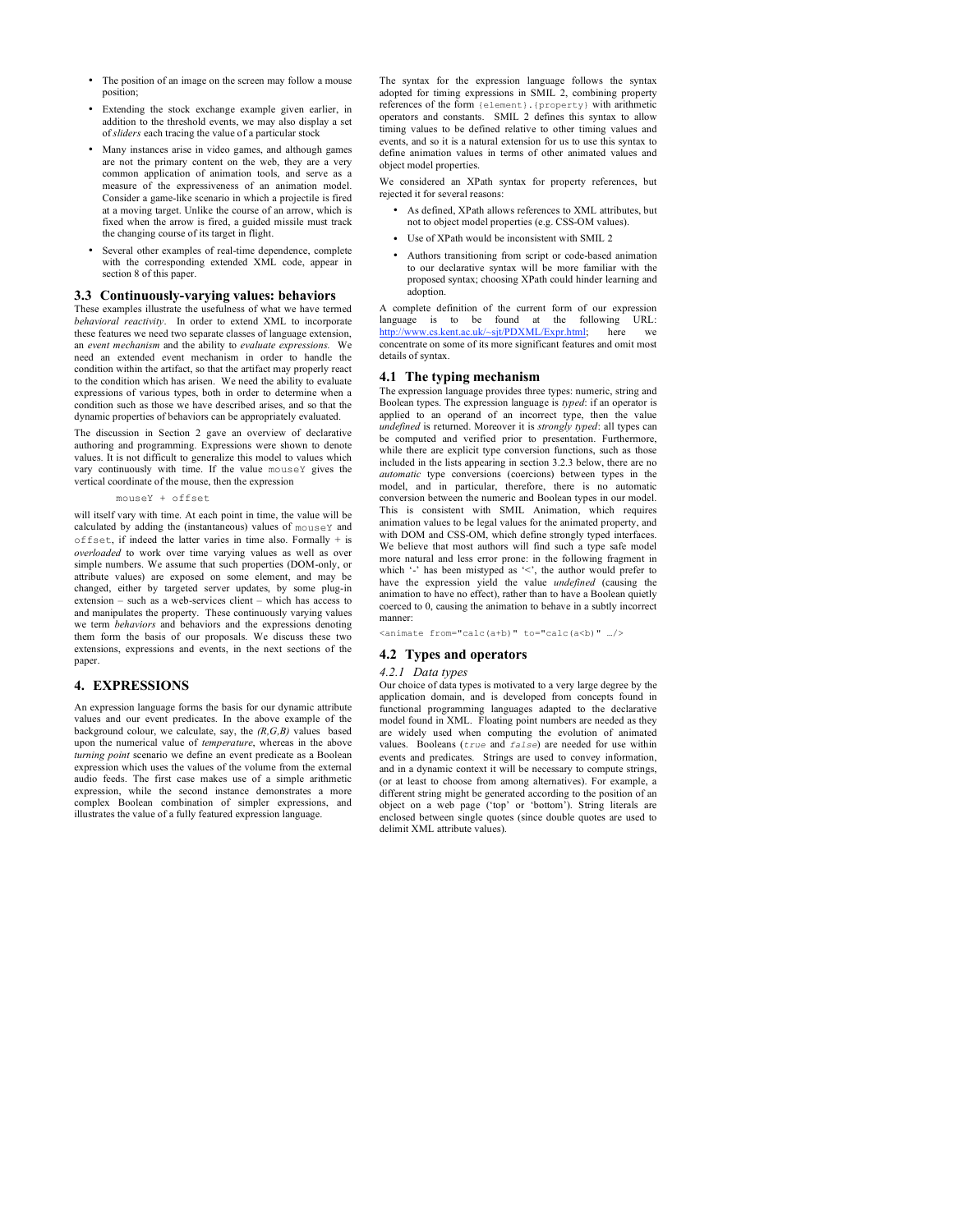#### *4.2.2 Operators*

While SMIL timing expressions allow only + and – operators, our set of operators is extended to be consistent with the tradition of functional expression languages, and includes the typical unary and binary, arithmetic, relational and Boolean operators. The Boolean operators for conjunction and disjunction are lazy: if their first argument evaluates to false (respectively true) then this value is returned without evaluating the second argument. In addition, we have provided a C-style ternary conditional operator, denoted "?:". If *b* is *true* then *b?e:f* yields *e* as the result; otherwise *f* is the result.

#### *4.2.3 Language Functions*

We provide a repertoire of numeric functions to supplement the basic arithmetic operators. The functions are of four types:

- simple numeric functions: *abs, max, min, floor,* etc.
- functions that return Boolean values:  $\leq$ ,  $\leq$  etc.
- mathematical and geometrical functions: *cos, tan,* etc.
- environment functions: current time, etc.

The choice of functions given here represents a core of general functionality likely to be required across all application areas. The choice is not intended to be definitive or closed; language designers who integrate this module may extend the language to include functions relevant to their particular domain. We expect that implementation techniques will extend to these domain specific elements in a straightforward way.

Our model provides no facility for author-defined functions. This important constraint greatly simplifies the authoring model, and also provides a measure of 'safety' for the implementation (ensuring, for example, that expressions used with animation can be quickly evaluated at each animation sample). Our goal was to provide flexible expressions, not a programming language.<sup>1</sup>

#### *4.2.4 Domain-specific values*

In addition to the broadly applicable interfaces for attribute or property reference in DOM, CSS-OM et al., each language integration defines a specific or extended domain. The SVG DOM, for example, defines a set of properties and the rules for animating these. Each domain using our expression extensions will include a set of properties that expose OM (Object Model) values in a manner convenient for use in expressions. For example in SMIL Timing integrations, properties such as the current simple time or a Boolean *isActive* would likely be provided. Another example is the ad hoc extensions to the HTML DOM in wide usage by authors. Although not (yet) standardized, a shared subset of extensions is supported by major commercial browsers, and provides crucial application-dependent values such as clientWidth and scrollTop.

One set of properties we see as common to many applications exposes the mouse position in a simple manner. We describe *mouseX* and *mouseY* properties, exposed on all elements that can raise a mousemove event. The actual values follow the definition given in [5] for mousemove events, returning the position of the mouse relative to the container (which in turn is language specific). Expressions can reference these mouseX/Y properties on the root layout element (e.g. "body.mouseY") to get "global"

mouse positions, or on a particular target element to get "local" mouse positions.

In our formal syntax, all domain specific properties must be defined in the DOM for the integrating language. We expect the inclusion of expression functionality to motivate richer DOM interfaces of this sort.

#### **5. CALCULATION**

We apply the expression functionality to animation attributes, allowing the values that describe the animation function to be expressed as calculated expressions. This approach provides more expressive power to authors, greatly increasing the range of animation use-cases that can be expressed, and also allows dynamic documents to be adaptive, in that animation function values can be defined in terms of other document properties that are computed or may change in response to user actions.

Expressions may be applied to any of the attributes used to describe the animation function values. This includes from, to, by, and values, as well as path for <animateMotion>. The expressions are called out for the parser with a reserved prefix ('calc') and enclosing parentheses, similar to CSS functional notations, and to SMIL timing expressions like 'wallclock()'. A calc() expression may also specify calculation frequency; we return to this point in section 4.1.2 below. As in SMIL Timing, the reserved prefix can be escaped for unusual authoring cases.

For example, to 'zoom' a box from the current size up to 80% of the main container width, we specify:

<animate attributeName="width" dur="5s"

to="calc(main.width\*0.8)" .../>

For target attributes that take simple scalar values, the result of the calculated expression must be a legal value for the specified attribute. Vector-valued attributes (e.g. position or transforms) are supported using the vector syntax of the attributeType domain, but allowing calc-values for each constituent of the vector value, as in the following example. To 'fly' an object from the right edge of a button to the position of a content container, we specify:

```
<animateMotion dur="5s"
   from="calc(btn.x+btn.width),calc(btn.y)
      to="calc(content.x),calc(content.y)" …/>
```
An interactive example (using XHTML+SMIL) tracks 'tooltip' text with the mouse, and sets the tip string to indicate whether the mouse is on the upper or lower half of the main container:

```
<p><br><t:set attributeName="left"
          to="calc(main.mouseX+20)"/>
   <t:set attributeName="top" 
          to="calc(main.mouseY-5)"/>
   <t:set attributeName="innerHtml" 
     to="calc((main.mouseY>(main.height/2))?
 'Lower':'Upper')"/>
```
 $\langle$ /p>

## **5.1 Computation model**

In its simplest form, the computation of expressions is performed using a stack calculator with a few built-in functions and value references. However, the resolution of the references to Object Model values introduces two key questions:

• Which value for a property should be used?

Simon Thompson 3/8/04 8:56 PM **Deleted:** [4]

<sup>&</sup>lt;sup>1</sup> The decision to impose this constraint was based in part upon private discussions we had with the MSIE development team regarding issues with their "dynamic property" functionality.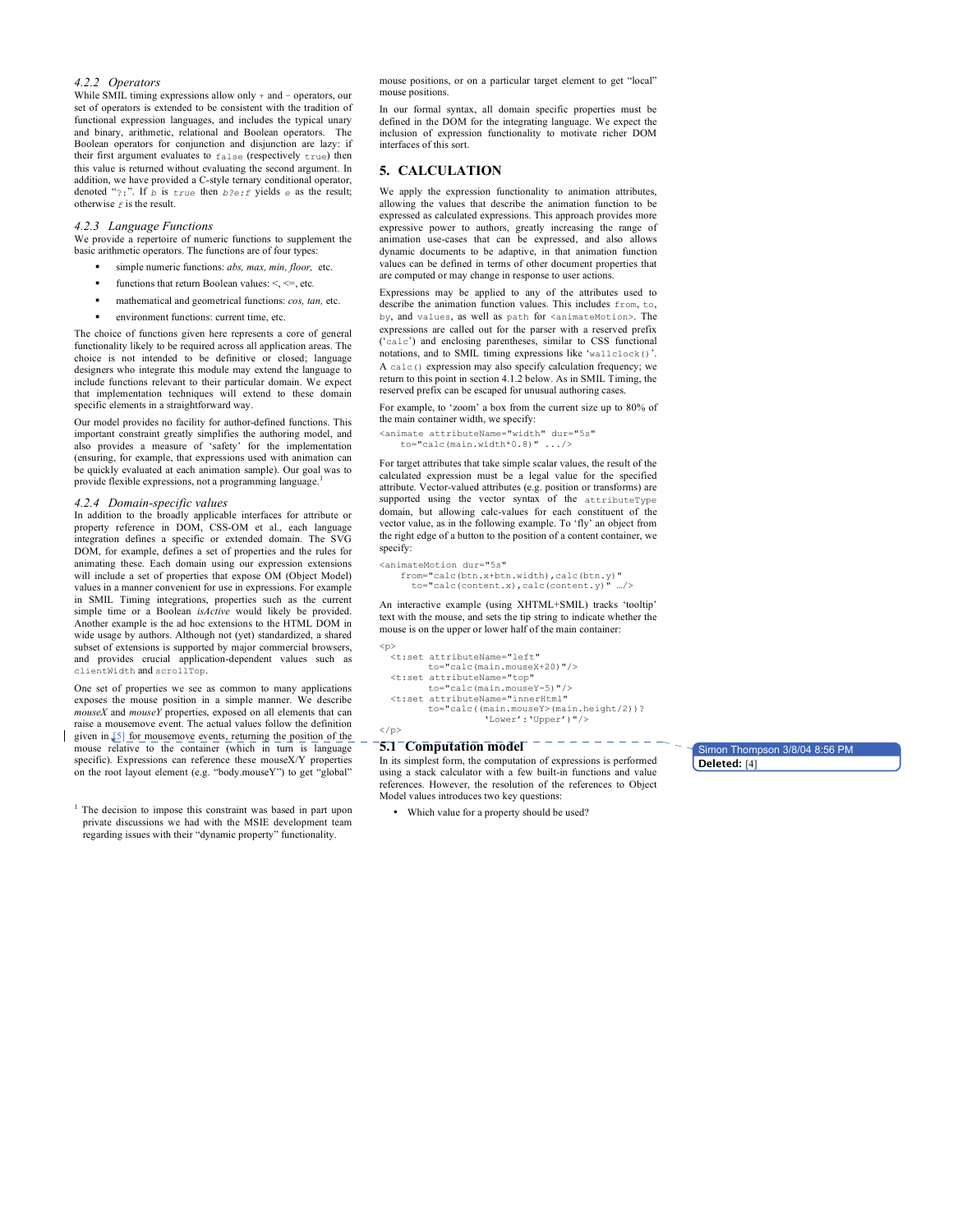When should the referenced value be sampled? That is, when and how often should we re-calculate the expression?

*5.1.1 Resolving OM value references*

There are three possibilities for the type of values to use in value references:

- 1. the **author-specified** value,
- 2. the **computed** value (e.g. CSS OM computed-style property values),
- 3. the **animated** value (e.g. SVGAnimatedNumber animVal values).

We conducted a number of experiments and considered a broad range of use-case scenarios. We concluded that specified values are rarely useful in practice and could be ambiguous for things like CSS properties in which the value could be specified in many different ways. We note that the use of computed values may be appropriate in applications outside animation, e.g. for property values in CSS or XSL stylesheets. In our application domain however, where the values are used in the specification of animation functions, we concluded that the use of animated values would make the most sense to authors. Thus, when a referenced property is the target of animation(s), the animated value is used in the expression; when the property is not animated, the calculated value is used.

#### *5.1.2 Expression calculation frequency*

We describe the sampling rate for referenced values as the *calculation frequency* of the expression, and have identified four distinct models of when evaluation takes place:

- 1. once at parse time, for values that are effectively constants (e.g. user-agent window size),
- 2. after layout is complete, for values that depend upon styling and layout (e.g. position of an inline element),
- 3. each time an animation begins,
- 4. each time an animation is sampled.

For applications to other domains such as CSS and XSL property specification, only cases 1 and 2 apply. However, even in these domains there is the issue of handling changes to the referenced values (e.g. if script changes a value, or if user interaction forces a re-layout). Such changes should cause the engine to re-compute the expression that uses the values. But in the context of animation, the question then arises of whether the author wants an animation to update midstream, or prefers that it use the value it 'saw' when the animation began. To illustrate this dichotomy, consider these two variations of the 'arrow/missile' scenario:

**Launching an arrow at a moving target.** When the arrow is launched, it is aimed at the current position of the target. But once launched, it cannot change its course; further motion of the target has no effect upon the arrow.

**Launching a guided missile at a moving target.** A guided missile is aimed just as the arrow would be, but it also tracks the target as it flies, and adjusts its motion accordingly.

Both use-cases could be expressed using syntax like:

<animateMotion to="calc(target.x),  $calc(target.y)$ "

In the first case we need to specify that once calculated, the to value should remain fixed, while in the second case the to value should be re-calculated on each sample.

In order to efficiently re-compute dependent expressions when a given value changes, we model references to other values using dependency-relation graphs (this can be compared to cache maintenance). For a sampled animation, there is no point in recalculating more often than the animation is sampled, and so a change to a referenced value just marks all dependent expressions as *out-of-date*; the animation engine then re-calculates the expression at the next sample<sup>2</sup> .

When we reconsider calculation frequency assuming the dependency graph model is also in place, we can collapse the cases for frequency models 1, 2 and 4 into one case; for this, we re-compute an expression every time we sample the animation graph, but if (and only if) a referenced value has changed. Cases 1 and 2 will change infrequently, but are covered by this simple rule. Case 3 is then distinct in that it *ignores* changes to referenced values once an animation has begun.

To provide authoring control over this behavior, calc() expressions may explicitly specify the desired calculation frequency as a second parameter. Allowed values are always and atStart; always is the default<sup>3</sup> and has been used in all the illustrations thus far. The arrow use-case is specified as follows:

<animateMotion to="calc(target.x, atStart), calc(target.x, atStart)"…/>

The guided missile case could either specify always or just use the default semantics.

#### **6. EVENTS AND PREDICATES**

In many animation use-cases, we need to know when a certain condition is true, and to take action in response. Object models typically provide a set of events to indicate a range of interaction conditions (e.g., mouse events) as well as document conditions (e.g., media download and mutation events). These can be used declaratively to bind actions to the events - e.g., in SMIL, to begin or end an animation when an event occurs. However, there is no means for the author to declare and name new events specific to the document content. Authors are forced to resort to code, and the implementation of conditional events is non-trivial even for programmers.

High-level languages for simulation, games and concurrent programming support the definition of conditions and associated events, albeit programmatically – outside the domain of XML

- <sup>2</sup> Dependency graphs can chain, as expressions reference values that are animated in turn by animations defined with expressions. As a dependent value marked "out-of-date", it in turn marks any expression "out-of-date" that references the animation target value. Naturally, cycles in the graph must be detected and broken (just as for SMIL Timing references). There are further optimizations that take into account the semantics of animation composition. Also, the traversal order of the animation tree may generate forward references to animated values, and so update of the "cached" expression values is slightly more complex than described. Nevertheless, these principles of optimized computation (cache maintenance) still apply.
- <sup>3</sup> In other applications domains where timing does not play a central role (e.g. for property definition in CSS or XSL stylesheets), the distinction is meaningless and so this syntax option need not be supported - the default behavior of "always" will correctly apply.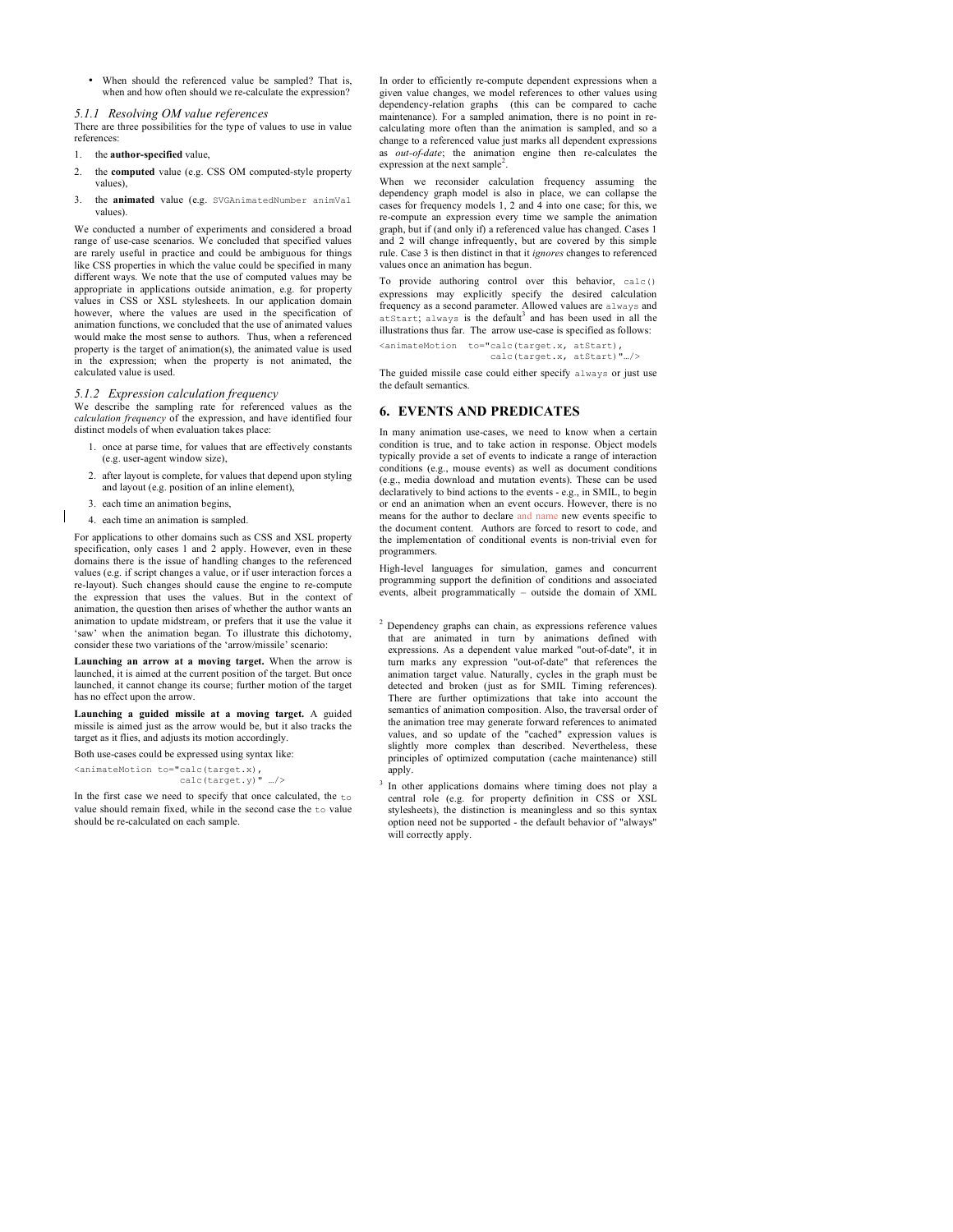authors. Early drafts of the event syntax of XML [9] included a step in this direction, supporting declaration of a new event based upon existing events, with timing constraints when integrated with SMIL. This functionality was removed in later drafts.

We define an XML syntax that leverages our expression support to model author-declared events. Events are generated from Boolean expressions; when this expression (or *predicate)* evaluates to *true*, an event is raised on a target element (following

the model of  $\sqrt{5}$ ]. This is inspired by the Fran event model  $\sqrt{17}$ . For example, an author could define an 'enterView' event that indicates when an image appears in the current user agent window (e.g., to note when a user scrolls a figure into view). In an XHTML integration, the following code would declare the event and would specify the condition on which the event is raised or fired (for simplicity here, we leave namespace issues to the language integrator):

```
<event target="img1" type="enterView"
 predicate="(img1.top + img1.height) <= 
 (main.scrollTop + main.scrollHeight)" />
```
The target attribute indicates (as an ID-REF) the element on which to raise the event; type declares the event type for binding references; predicate is an expression as defined in section 3. The event will fire once as soon as the condition is true (or as soon as the document loads when the condition is initially true). It will not fire again unless the predicate is *reset*, either because:

- the predicate changes to *false*.
- the event element itself resets, e.g., in integration with SMIL Timing when the element restarts.

To react to the event, an animation can be defined to begin or end in response to the enterView event, using SMIL 2.0 syntax.

Note that the calculation frequency for event predicate expressions is fixed — by definition — to be  $a1_{\text{Wav}}$ . We considered an additional attribute to preclude an event being raised more than once. In integration with SMIL, this may be unnecessary as a similar semantic is provided by SMIL Timing. If the integrating language allows the  $\le$ event> element to support SMIL timing, events are only raised when the element is active (between the begin and end times); the author can then leverage the SMIL restart attribute to ensure that the event is raised at most once.

Some common use-case scenarios for event predicates include collision events, limit-conditions (when a property goes above or below a certain threshold) and state modeling (relating the values of a set of properties).

#### **7. IMPLEMENTATION EXPERIENCE**

Three different approaches to the implementation of our XML extensions, each with differing goals, are being pursued, and in this section we outline these methods; a full discussion of implementation details is beyond the scope of this paper.

#### **7.1 A prototype for expressions**

We developed a prototype implementation for our expressions, leveraging the MS Internet Explorer 6 support for XHTML+SMIL. The extensions were developed using the IE *behavior* mechanism. Our behavior located calc() expressions in the attribute values for animation elements, and then evaluated the expressions using the JScript engine (since our syntax can be easily mapped to a subset of ECMAScript). The animation attributes were then set via DOM interfaces to the resulting

expression values, replacing the "calc()" strings. This works in part because the "calc()" strings are illegal values for the animation attributes, which causes the animations to have no effect (until the behavior provides legal expression result values). This first version was not unlike the support in IE for *dynamic CSS properties* (an inspiration for our extension), but applied to animation attribute values.

The next step was to refine the behavior to parse the expressions in the behavior, implementing a stack calculator and modeling the dependency graphs using property mutation events (provided in the DOM). Unfortunately, the IE implementation does not raise property change (i.e. mutation) events for animated CSS properties. We added a brute force work-around to get notifications, but the propagation of changes through dependent expressions sometimes lags by one sample. A native implementation would resolve this.

Since we cannot inject our behavior code into the animation sampling traversal in IE, we cannot always optimize expression calculation (cache maintenance) to only recalculate once per sample. Also, without access to the animation composition engine, we are not able to optimize the dependency graph (e.g., ignoring dependent expression changes for an animation element A when a higher priority, non-additive animation B cancels or overrides the effect of A). A more robust and better-optimized version of this code could be developed in an open-source implementation, such as the Batik implementation of SVG. We are currently exploring this approach.

#### **7.2 Implementation by transformation**

Our second implementation approach, still to a certain extent a prototype, is to transform a document written in our extended XML into an equivalent program in a language which provides all of the timing semantics which we need and for which a reasonably robust processor (interpreter or compiler) exists. The particular language we have chosen in this respect is Yampa [4]. which, as mentioned earlier, is a Haskell-based domain-specific embedded language that uses the concepts of Functional Reactive Programming (FRP). Since Yampa embodies a fully-fledged programming language, Haskell, expression evaluation is, of course, given. Additionally, Yampa supports dynamic behaviors of the type discussed in section 3.3, and provides for the dynamic creation of discrete events, as discussed in section 6. Therefore, although XML and Haskell/Yampa differ considerably in their syntactic form, at the semantic level all of the timing and reactivity that is found in, say, SMIL and all of the additional event and behavior mechanisms discussed in this paper, can be readily expressed in Yampa. Thus, this approach to readily expressed in Yampa. implementation requires two activities:

- 1. specification of the semantics of our extended XML, notably the timing and the reactive aspects, in their Yampa equivalent; this paper exercise has been completed;
- 2. provision of a transformation from extended XMl to Yampa,

Since a document written in our extended form of XML is valid XML, the transformation to Yampa syntax may be specified in XSLT and an existing XSLT processor used to effect the transformation. It should be emphasized that this transformation need address only syntax; the transformation considers the source document in extended XML and the target document in Yampa as character strings with no inherent semantics. It is only when the target string is processed by the Yampa interpreter that the

Simon Thompson 3/8/04 8:58 PM **Deleted:** [7]

Simon Thompson 3/8/04 8:56 PM Simon Thompson 3/8/04 8:57 PM **Deleted:** [4] **Deleted:** [6]

Simon Thompson 3/8/04 8:55 PM **Deleted:** [18]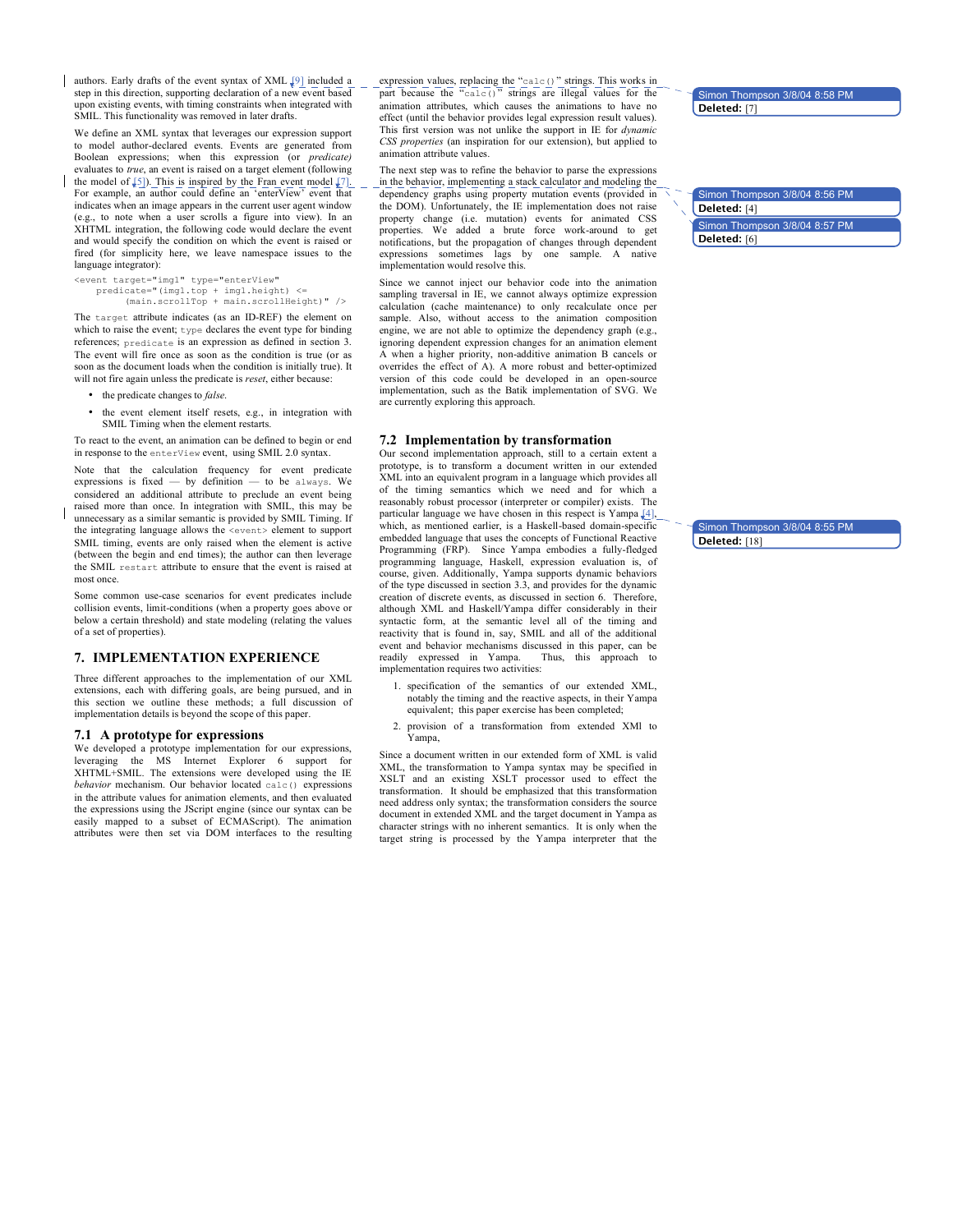semantics of the constructions within that target string become significant.

The advantage of this approach is that it is a relatively simple one to implement, and will be of great use as a prototype and as our extended XML is further developed. Its major drawback is one of efficiency, and in particular the lack of optimization of animated attribute value references.

## **7.3 Towards a production-level**

#### **implementation**

The experience we gained building our prototypes leads us to believe that high quality, efficient implementations of our proposed functionality are entirely feasible. The approach we intend to take towards a production-level implementation will leverage open source browser projects, such as Mozilla and Batik, to which would be added the appropriate timing semantics. This represents future work.

It is interesting to compare the second and third implementation approaches. In the transformation approach, the timing and other semantics are free in the sense that they are provided by the semantics of the target language and by its processor; we need to deal with (just) the syntax of extended XML. In the third approach the syntax is free, and the problem is one of temporal emantics, which will naturally involve considerably more effort. However, the model for dependency graph maintenance is quite similar to that for timing references in SMIL Timing; we expect that much design  $-$  if not code  $-$  can be borrowed from this. The most complex aspect of the implementation will, once again, be to optimize animated value references.

#### **8. CASE STUDIES**

In order to further illustrate the various aspects of our approach, we detail several of the use-cases introduced above. We omit unrelated syntax details to concentrate on our extensions. We have chosen examples which could currently only be implemented by means of scripting in order to reinforce the point that our work makes the work of authors substantially easier allowing them to express complex ideas within a completely declarative framework.

#### **8.1 Thresholds in a real-time stock-watcher**

Two common features for a stock watch application are a clear indication of the daily price change and an alert to the user when the current price passes a specified threshold. In our example, a web page has been generated for a user portfolio (e.g. by transforming XML describing the stocks into an XHTML+SMIL presentation). In addition, a small agent connects to a web service to receive real-time quotes for the portfolio stocks, and stores the values in an XML data-island within the page. In the first example of a threshold event, the page defines events for Sell-Alerts when the price for a stock falls below the configured threshold:

```
<event target="stock1" type="belowSellPrice"
 predicate="stock1.price <= stock1.sellPrice" />
<div id="Alert1" begin="stock1.belowSellPrice">
```
 …{*author-defined content for alert}*… </div> A related threshold function allows the display of the price to

emphasize the movement from the previous close with color:

```
<t:set attributeName="color" 
 to="calc((stock1.price < stock1.prevClose)?
```
 'red':'green')"/> The significant point here is that an agent can update real-time information and the presentation can respond. An authoring tool

can provide simple tools to bind a palette of threshold behaviors to actions, animations, etc.

#### **8.2 Threshold/turning points for an audio application**

In this example, a music player application manages a playlist of music as well as an audio feed from a VOIP intercom object. The intercom audio is quiet except when someone is *buzzing* the user. We want to switch from the music to the intercom when someone is trying to contact us. Leveraging SMIL timing syntax for interrupt semantics, we can say:

```
<event target="voipObj" type="buzz"
         predicate="voipObj.currLevel > .1" />
…
<t:excl>
   <t:priorityClass peers="pause">
     <t:audio id="music" begin="0" 
 src="{playlist}" />
 <t:audio begin="voipObj.buzz" src="…" />
   </t:priorityClass>
</t:excl>
```
A complete implementation would define additional events to switch back to the music, etc.

#### **8.3 Continuous real-time dependence 1.**

A common feature in audio UI is a level meter to indicate the intensity of the audio being played. Leveraging a current level property on the audio player from our previous example, we could define a simple meter that tracks the music continuously and uses color to indicate peaks:

<div id="VU"> …

```
 <t:set attributeName="width"
 to="calc(music.currLevel*100)" />
 <t:set attributeName="backgroundColor"
 to="calc((music.currLevel < 0.9 )?
 'green':'red')"/> 
\langle \text{div} \rangle
```
This continuous dependence can be extended, making the (RGB values of) the color depend continuously on music.currLevel, or indeed on the relationship of the levels of a number of different audio sources.

#### **8.4 Symphony with microphone placement.**

This example allows music students to explore the different instruments that make up a symphony orchestra, as a piece of music is played. The example assumes an image of the orchestra, an image of a microphone that the user can drag around (it could also be animated) and individual music tracks for each section or even for each instrument. The audio elements are assigned a spatial position corresponding to the image and as the microphone moves, the volume of each audio track is adjusted as a function of the distance from the microphone to the audio position.

```
<img id="orch" src="orchestra.jpeg" …/> 
<img id="mic" src="mic.jpeg" …> 
 <t:set attributeName="left" dur="indefinite"
 to="calc(orch.mouseX)" …/>
 <t:set attributeName="top" dur="indefinite"
                 to="calc(orch.mouseY)" …/>
\langle/img>
<t:par>
 <!-- Violins are at 100, 250 -->
 <t:audio src="violins.mp3" 
         volume="calc(min(15,
                       (100-sqrt(pow((mic.x-100),2)
```

```
 +pow((mic.y-250),2)))))…/>
```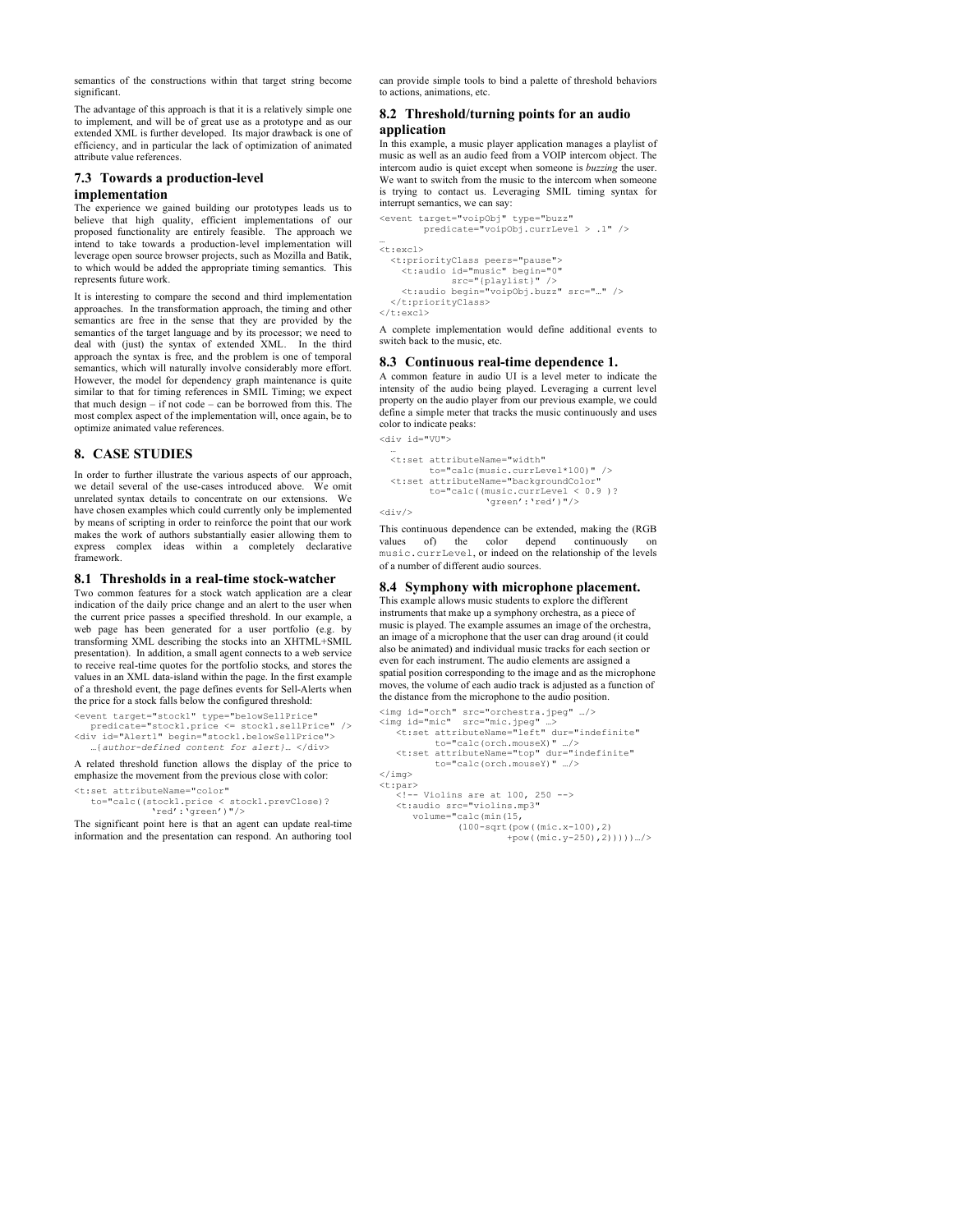```
\leq !-- Woodwinds are at 200, 75 -
    <t:audio src="woodwinds.mp3" 
       volume="calc(min(15,
                (100-sqrt(pow((mic.x-200),2)
                         +pow((mic.y- 75),2)))))…/> 
   <!—And so on for additional instruments… -->
                                                   4
</par>
```
In the example, audio elements play at a minimum volume of 15 (on a 0 to 100 scale), and up to 100 as the microphone position approaches the instrument audio position. The distance is computed using standard library methods for power and squareroot functions, and a minimum function is applied to preclude the complete muting of instrument audio. In the same spirit, it would be possible to highlight the score for the closest instrument in a filmstrip view of the full score, scrolling in synchronization with the music.

#### **9. FUTURE WORK AND CONCLUSIONS**

Our future work will proceed in three related directions: one concerned with widening our experience with the authoring implications of our extensions, a second concerned with further integration with W3C language standards, and the third with more basic XML extensions to accommodate the scoped ID model.

#### **9.1 Authoring and implementation issues**

All of the experience we have to date with use of these proposed language extensions has been with hand authoring of a limited set of use cases. While we do contend that the use cases in the paper are varied and complex enough to justify the utility of these extensions, we nonetheless need to explore further to demonstrate that the extended DSL lends itself to reasonable authoring. We have outlined in section 7 our plans for proceeding from our current prototype implementation(s) towards a full-scale production quality implementation; we are naturally anxious to complete our exploration of such further case studies and the further XML extensions that they may motivate before proceeding towards this level of implementation.

#### **9.2 Language integration and extensions**

*9.2.1 Integration with SMIL Timing*

The currently proposed extensions are deliberately all orthogonal to the timing model. This simplification is appropriate as a first approach, but at the same time we intend to consider whether we can apply calc() values to timing attributes so that timing can be computed. What timing attributes would be appropriate? What issues arise with this additional dynamism in the SMIL timing model? What further interesting examples would timing computations allow?

#### *9.2.2 Extensions relating to expressions*

 $\overline{a}$ 

Our current extensions allow expressions in the animation attributes from, to, by, values and animateMotion::path. We wish to investigate the question of how limited is this in practice, and in particular, what other items would it be useful or feasible to animate?

4 Some XML-based languages, including SVG, allow userdefined *templates*, which are a form of function definition. We have also examined the possibility of adding a more general form

of functions to these languages, as reported in  $[17]_{-}$  \_ \_

We have also been experimenting with a simple type model, analogous to templates in SVG, in which all types are simple types. We intend to explore the question of how useful would it be to introduce structured values such as tuples and sequences. We wish to investigate whether structured types could be added without going too far away from the declarative XML approach, and too far towards a 'full' programming language.

#### **9.3 Related work and conclusions**

The extensions presented in this paper are based upon programming language constructs that have proved their utility in multimedia authoring. We have presented a range of diverse use cases, and we have demonstrated how, these extensions can be added to W3C standard languages while remaining entirely within the style and character of XML and still being capable of being processed by existing XML parsers. We have experimented with our extended version of SMIL Animation with many examples, and in each case the extensions have made the coding of the example easier to achieve and simpler to understand than using, say, script or some other notation external to the DSL.

We believe that our work represents the first approach towards integrating functional language concepts within XML, that is towards extending XML in this fashion. Other work [20,11] on integrating XML and FP consists of embedding XML structures and types within existing functional programming languages: XML almost becomes a domain specific language, almost the dual of our approach.

Our extensions maintain to a large degree the desirable separation of data from presentation details, advocated by the XML approach. Our extensions all retain an entirely declarative idiom. In point of fact, we are adopting a view of data that mirrors that found in such well-trodden linguistic ground as objects and abstract data types, where a data type comprises both its set of values and a set of operations applicable to that type. Thus, we consider an event, say hits-wall and an expression, say compute-trajectory, as properties of the type flyingobject, just as its shape, color, position, etc. are. Furthermore, our main target is animation, in which temporal attributes such as those we have incorporated, are properly to be included among this set of properties.

In this regard, our work differs from that described in [13]. which makes use a constraint-based approach to implement a system with somewhat similar goals. However, in [13], the authors are concerned with issues of static adaptation whereas our approach permits dynamic re-evaluation, as values are input or changed during the presentation. Our approach is deterministic, the constraints of [13] are non-deterministic;.

We concentrated on integration with SMIL Animation, using XHTML+SMIL and SVG; nevertheless, as we explored the model, we came to see the utility of these tools for a broad range of applications, including expressions for CSS/XSL style properties, custom event declaration to complement the binding facilities in XMLEvents.

The extensions provide considerable power for authoring, but we have resisted all temptation to provide a full-scale programming language, recognizing that skilled multimedia authors are not necessarily (and should not have to become) programmers. Our experience with the prototype implementations has provided valuable insights, and raises additional interesting questions and issues to explore.

#### prking 21/7/04 9:23 AM **Deleted: C**

| prking 21/7/04 9:32 AM |
|------------------------|
| Deleted: demonstrated  |
| prking 21/7/04 9:32 AM |
| Deleted: how           |
| prking 21/7/04 9:32 AM |
| Deleted: y             |



Simon Thompson 3/8/04 9:08 PM **Deleted:** [19